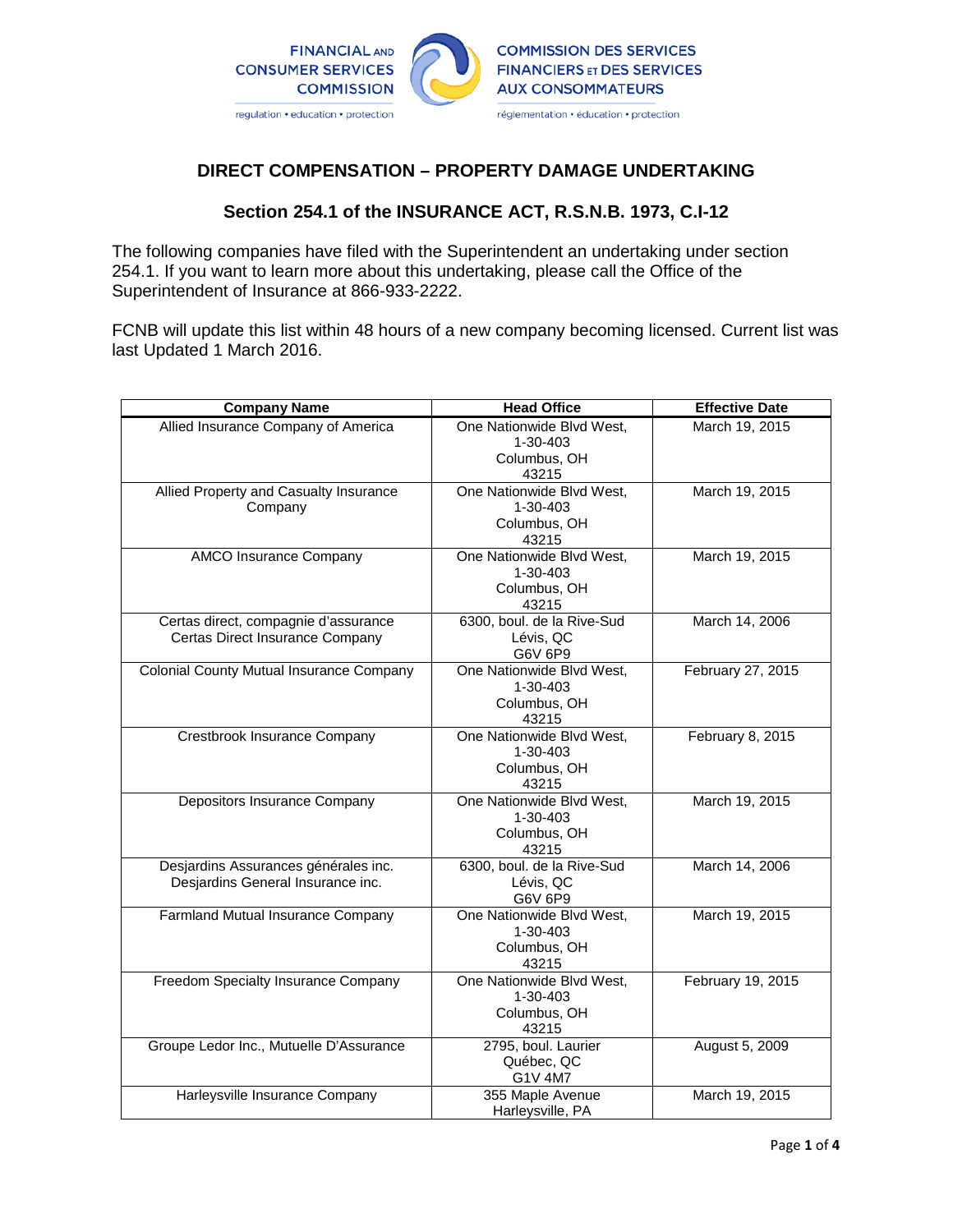## **FINANCIAL AND CONSUMER SERVICES COMMISSION**



## **COMMISSION DES SERVICES FINANCIERS ET DES SERVICES AUX CONSOMMATEURS**

regulation . education . protection

réglementation · éducation · protection

| <b>Company Name</b>                                                            | <b>Head Office</b>                                             | <b>Effective Date</b> |
|--------------------------------------------------------------------------------|----------------------------------------------------------------|-----------------------|
|                                                                                | 19438                                                          |                       |
| Harleysville Insurance Company of New Jersey                                   | 355 Maple Avenue<br>Harleysville, PA<br>19438                  | March 19, 2015        |
| Harleysville Insurance Company of New York                                     | 355 Maple Avenue<br>Harleysville, PA<br>19438                  | March 19, 2015        |
| Harleysville Lake States Insurance Company                                     | 355 Maple Avenue<br>Harleysville, PA<br>19438                  | March 19, 2015        |
| Harleysville Preferred Insurance Company                                       | 355 Maple Avenue<br>Harleysville, PA<br>19438                  | March 19, 2015        |
| Harleysville Worcester Insurance Company                                       | 355 Maple Avenue<br>Harleysville, PA<br>19438                  | March 19, 2015        |
| La Personnelle, assurances générales inc<br>The Personal General Insurance Inc | 6300, boul. de la Rive-Sud<br>Lévis, QC<br>G6V 6P9             | March 14, 2006        |
| National Casualty Company                                                      | One Nationwide Blvd West,<br>1-30-403<br>Columbus, OH<br>43215 | February 23, 2015     |
| Nationwide Affinity Insurance Company of<br>America                            | One Nationwide Blvd West,<br>1-30-403<br>Columbus, OH<br>43215 | March 19, 2015        |
| Nationwide Agribusiness Insurance Company                                      | One Nationwide Blvd West,<br>1-30-403<br>Columbus, OH<br>43215 | March 19. 2015        |
| Nationwide Assurance Company                                                   | One Nationwide Blvd West,<br>1-30-403<br>Columbus, OH<br>43215 | February 27, 2015     |
| Nationwide General Insurance Company                                           | One Nationwide Blvd West,<br>1-30-403<br>Columbus, OH<br>43215 | March 19, 2015        |
| Nationwide Insurance Company of America                                        | One Nationwide Blvd West,<br>1-30-403<br>Columbus, OH<br>43215 | March 19, 2015        |
| Nationwide Insurance Company of Florida                                        | One Nationwide Blvd West,<br>1-30-403<br>Columbus, OH<br>43215 | April 10, 2015        |
| Nationwide Lloyds                                                              | One Nationwide Blvd West,<br>1-30-403<br>Columbus, OH<br>43215 | March 19, 2015        |
| Nationwide Mutual Fire Insurance Company                                       | One Nationwide Blvd West,<br>1-30-403<br>Columbus, OH<br>43215 | March 19, 2015        |
| Nationwide Mutual Insurance Company                                            | One Nationwide Blvd West,<br>1-30-403                          | March 19, 2015        |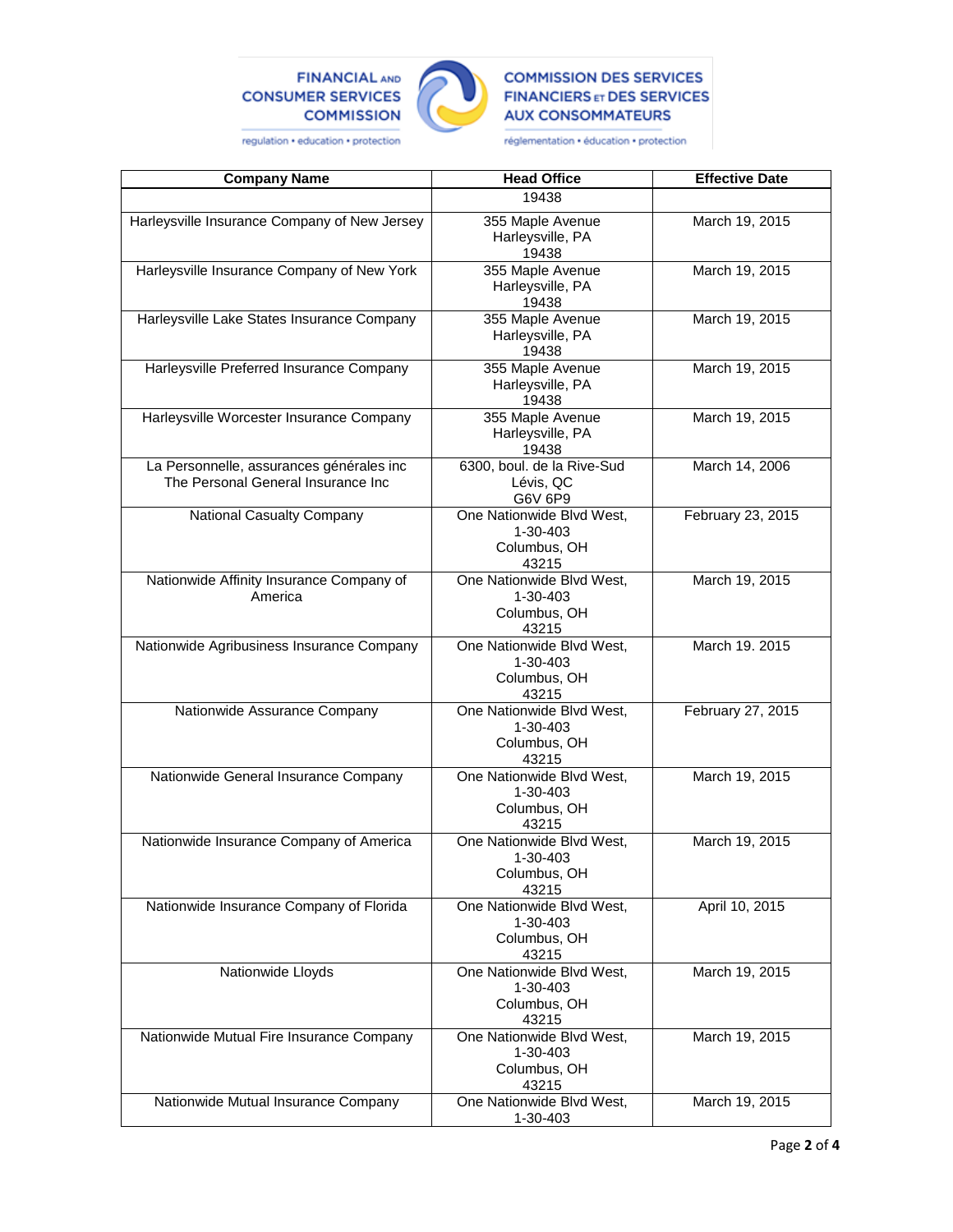## **FINANCIAL AND CONSUMER SERVICES COMMISSION**



## **COMMISSION DES SERVICES FINANCIERS ET DES SERVICES AUX CONSOMMATEURS**

regulation . education . protection

réglementation · éducation · protection

| <b>Company Name</b>                                                          | <b>Head Office</b>                                                 | <b>Effective Date</b> |
|------------------------------------------------------------------------------|--------------------------------------------------------------------|-----------------------|
|                                                                              | Columbus, OH<br>43215                                              |                       |
| Nationwide Property and Casualty Insurance<br>Company                        | One Nationwide Blvd West,<br>1-30-403                              | March 19, 2015        |
|                                                                              | Columbus, OH<br>43215                                              |                       |
| Promutuel Appalaches - St-François, Société<br>mutuelle d'assurance générale | 525, route de l'Église<br>St-Pierre-Baptiste, QC<br><b>G0P 1K0</b> | March 18, 2010        |
| <b>Promutuel Drummond</b>                                                    | 1500, boulevard Lemire<br>Drummondville, QC<br>J2C 5A4             | April 7, 2010         |
| Promutuel du Littoral                                                        | 267, Rochette, C.P. 159<br>Saint-Pascal, QC<br><b>G0L 3Y0</b>      | March 15, 2010        |
| Promutuel l'Abitibienne, société mutuelle<br>d'assurance générale            | 282, 1ère avenue est<br>Amos, QC<br>J9T 1H3                        | March 25, 2010        |
| Promutuel Montmagny-l'Islet                                                  | 124, boulevard Taché Ouest,<br>C.P.<br>Montmagny, QC<br>G5V 3S7    | March 19, 2010        |
| <b>Promutuel Monts et Rives</b>                                              | 5240 boulevard des Vétérans<br>Lac-Mégantic, QC<br>G6B 2G5         | April 12, 2010        |
| Promutuel Reassurance                                                        | 2000 boulevard Lebourgneuf<br>Bureau 400<br>Québec, QC<br>G2K 0B6  | March 11, 2010        |
| <b>Promutuel Verchères</b>                                                   | 756 rue Laurier<br>Beloeil, QC<br>J3G 4J9                          | March 11, 2010        |
| Republic Western Insurance Company                                           | 526 Grays Road, P.O. Box 9950<br>Stoney Creek, ON<br>L8G 4P1       | June 1, 2007          |
| Scottsdale Indemnity Company                                                 | One Nationwide Blvd West,<br>1-30-403<br>Columbus, OH<br>43215     | February 23, 2015     |
| Scottsdale Insurance Company                                                 | One Nationwide Blvd West,<br>1-30-403<br>Columbus, OH<br>43215     | February 23, 2015     |
| Scottsdale Surplus Lines Company                                             | One Nationwide Blvd West,<br>1-30-403<br>Columbus, OH<br>43215     | February 23, 2015     |
| State Farm County Mutual Company<br>of Texas                                 | 1 State Farm Plaza<br>Bloomington, IL<br>61710                     | January 1, 2016       |
| State Farm Fire and Casualty Company                                         | 1 State Farm Plaza<br>Bloomington, IL<br>61710                     | January 1, 2016       |
| State Farm Guaranty Insurance Company                                        | 1 State Farm Plaza<br>Bloomington, IL<br>61710                     | January 1, 2016       |
| <b>State Farm Indemnity Company</b>                                          | 1 State Farm Plaza                                                 | January 1, 2016       |